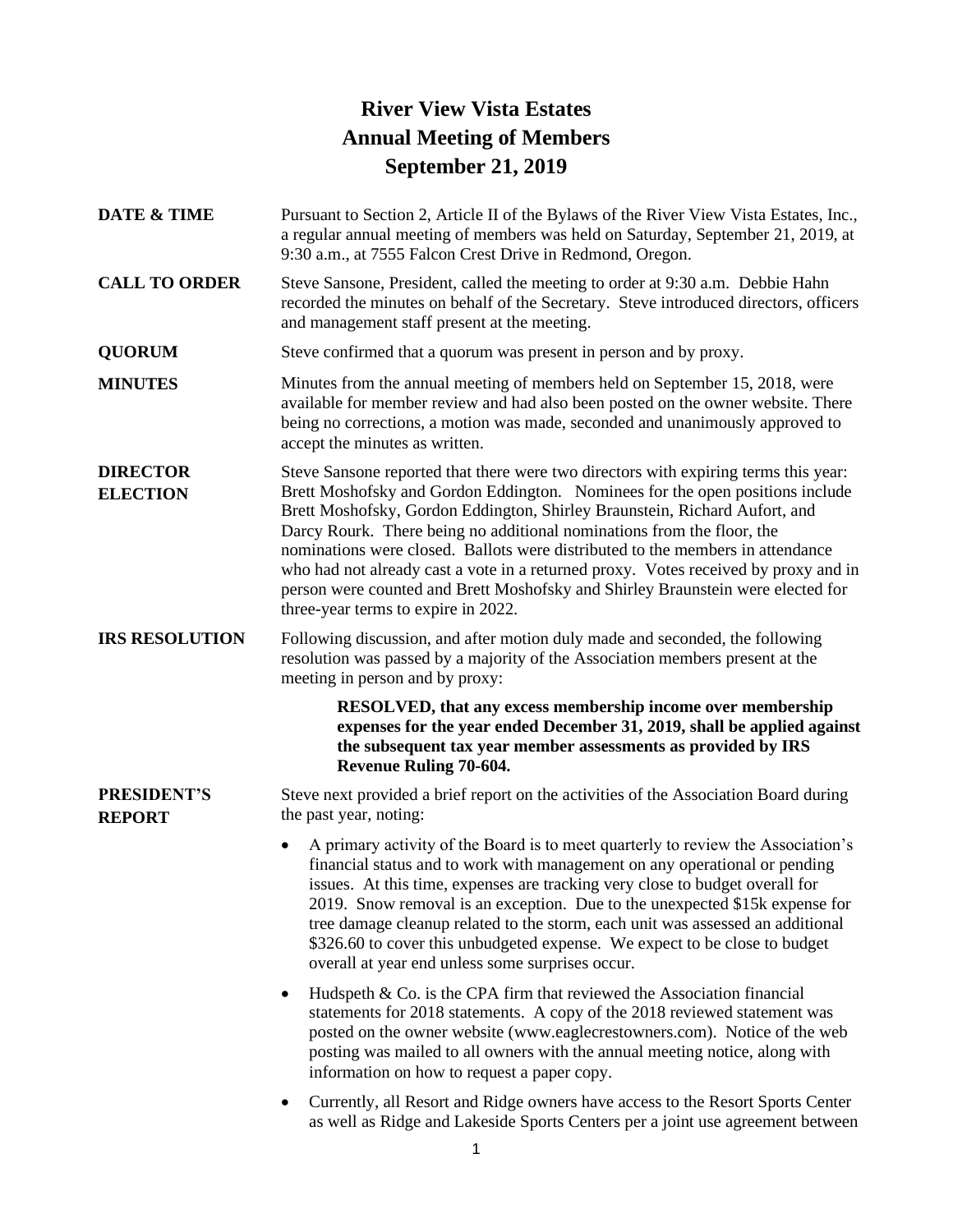|                                    | ECMA, RECOA and Eagle Crest Acquisition Group ("ECAG"-owners of the<br>Ridge and Lakeside Sports Centers). We were advised that the Ridge Sports<br>Center pool will continue to be open year around. The Resort Sports Center and<br>Redtail Hawk outdoor pool closure during winter is planned to continue.                                                                                                                              |
|------------------------------------|--------------------------------------------------------------------------------------------------------------------------------------------------------------------------------------------------------------------------------------------------------------------------------------------------------------------------------------------------------------------------------------------------------------------------------------------|
|                                    | Directors will meet in November to address the 2020 Association budget and<br>٠<br>dues. The Board continues to be sensitive to dues increases while considering<br>the desire to maintain the current level of services. The Board also recognizes<br>that Oregon has another minimum wage increase effective July 2020, and the<br>overall labor shortage impacts both services and materials.                                           |
|                                    | The Board reviews reserve fund investments and expenses quarterly and obtains<br>٠<br>an update to the reserve study on an annual basis.                                                                                                                                                                                                                                                                                                   |
|                                    | This year, the Association's scheduled reserve-funded projects include:<br>٠                                                                                                                                                                                                                                                                                                                                                               |
|                                    | Completion of the garbage enclosures, which was finalized in the<br>$\circ$<br>spring. Signage will be added with recycling information.                                                                                                                                                                                                                                                                                                   |
|                                    | Installation of landscaping bark mulch.<br>$\circ$                                                                                                                                                                                                                                                                                                                                                                                         |
|                                    | Steve expressed appreciation to the management staff and all board members.                                                                                                                                                                                                                                                                                                                                                                |
| <b>RESORT</b><br><b>OPERATIONS</b> | Hannah Henson, HOA Manager for Eagle Crest Management, reported on the<br>following resort operations activities:                                                                                                                                                                                                                                                                                                                          |
| <b>REPORT</b>                      | Closure of the outdoor pools during the winter months is planned to continue.<br>$\bullet$<br>The indoor pool at the Ridge Sports Center is available during these winter<br>months.                                                                                                                                                                                                                                                       |
|                                    | The completion of the garbage enclosures is exciting and provides a much<br>$\bullet$<br>cleaner look to the neighborhood. Management is working on signage for the<br>interior of the enclosures with recycling information.                                                                                                                                                                                                              |
|                                    | The third season of paddleboard rentals and classes were again very popular.<br>٠<br>Electric scooters have been added as a new item available for rent from the<br>Resort Sports Center.                                                                                                                                                                                                                                                  |
|                                    | The owner of Eagle Crest (KDG) restriped the outdoor tennis courts near the<br>٠<br>Lakeside Sports Center for pickleball – they are now pickleball only. This has<br>been well received by the very active Eagle Crest pickleball community. Winter<br>season play at the indoor tennis courts at the Resort Sports center is set to occur<br>from November 1st – April 15th, with blocks of time available on Saturdays and<br>Tuesdays. |
|                                    | The Eagle Crest Golf Course operator has completed these projects this year, or<br>٠<br>they are currently underway:                                                                                                                                                                                                                                                                                                                       |
|                                    | o A new fleet of club car golf carts have been put into service. Each cart is<br>equipped with a USB port as to allow for personal electronic devices<br>and GPS yardage apps.                                                                                                                                                                                                                                                             |
|                                    | The work on the 18th hole water feature on the Ridge is near<br>O<br>completion.                                                                                                                                                                                                                                                                                                                                                           |
|                                    | Nearly 1/3 of the cart paths on the Ridge have been resurfaced and<br>$\circ$<br>another 3-4 holes of cart path will be resurfaced this spring. Resort<br>Course paths have sections resurfaced each year.                                                                                                                                                                                                                                 |